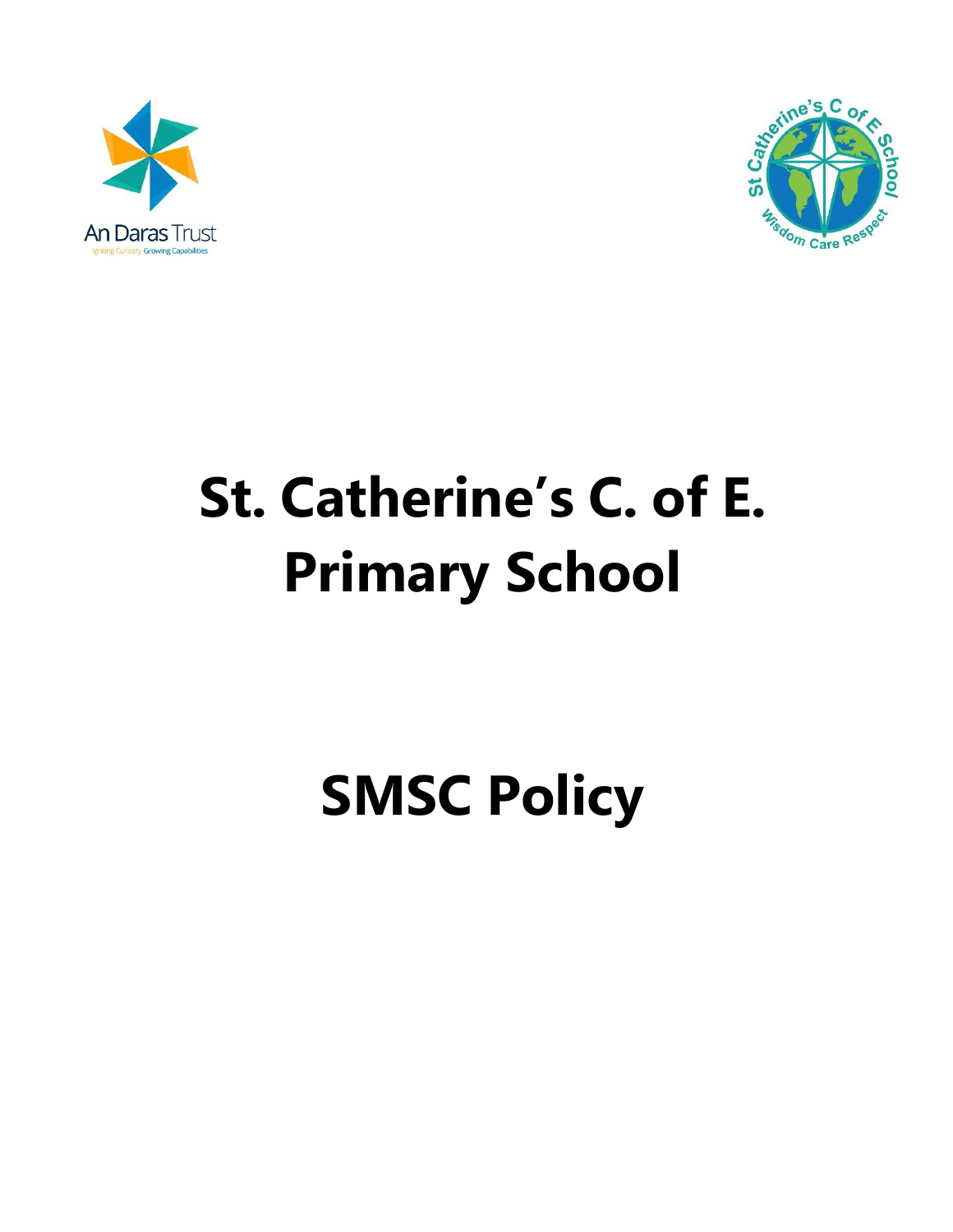# **St. Catherine's C of E Primary School Spiritual Cultural Moral and Social Policy**

This policy is underpinned by the following articles from the CRC:

3: The best interests of the child take priority.

12: Every child has the right to say what they think in all matters affecting them and to have their views taken seriously.

29: Education must develop every child's personality, talents and abilities to the full. It must encourage the child's respect for human rights, as well as respect for their parents, their own and other cultures, and the environment.

#### Definitions:

### Spiritual development:

Encounters which are not necessarily experienced through the physical senses and /or expressed through every-day language.

Relates to our relationships with other people and for believers, with God.

It has to do with the universal search for individual identity – with our responses to challenging or awe –inspiring experiences, such as death, suffering, beauty and encounters with good and evil.

It is to do with the search for meaning and purpose in life and for values by which to live .

# Moral development:

Ability to recognise the difference between right and wrong, and readiness to apply this understanding in our own lives.

Understanding of the consequences of our actions.

Interest in investigating, and offering reasoned views about moral and ethical issues.

#### Social Development:

Use of a range of social skills in different contexts, including working and socialising with pupils from different religion, ethnic and socio-economic backgrounds.

Willingness to participate in a variety of social settings, cooperating well with other and being able to resolve conflicts effectively.

Interest in and understanding of the way communities and societies function at a variety of levels.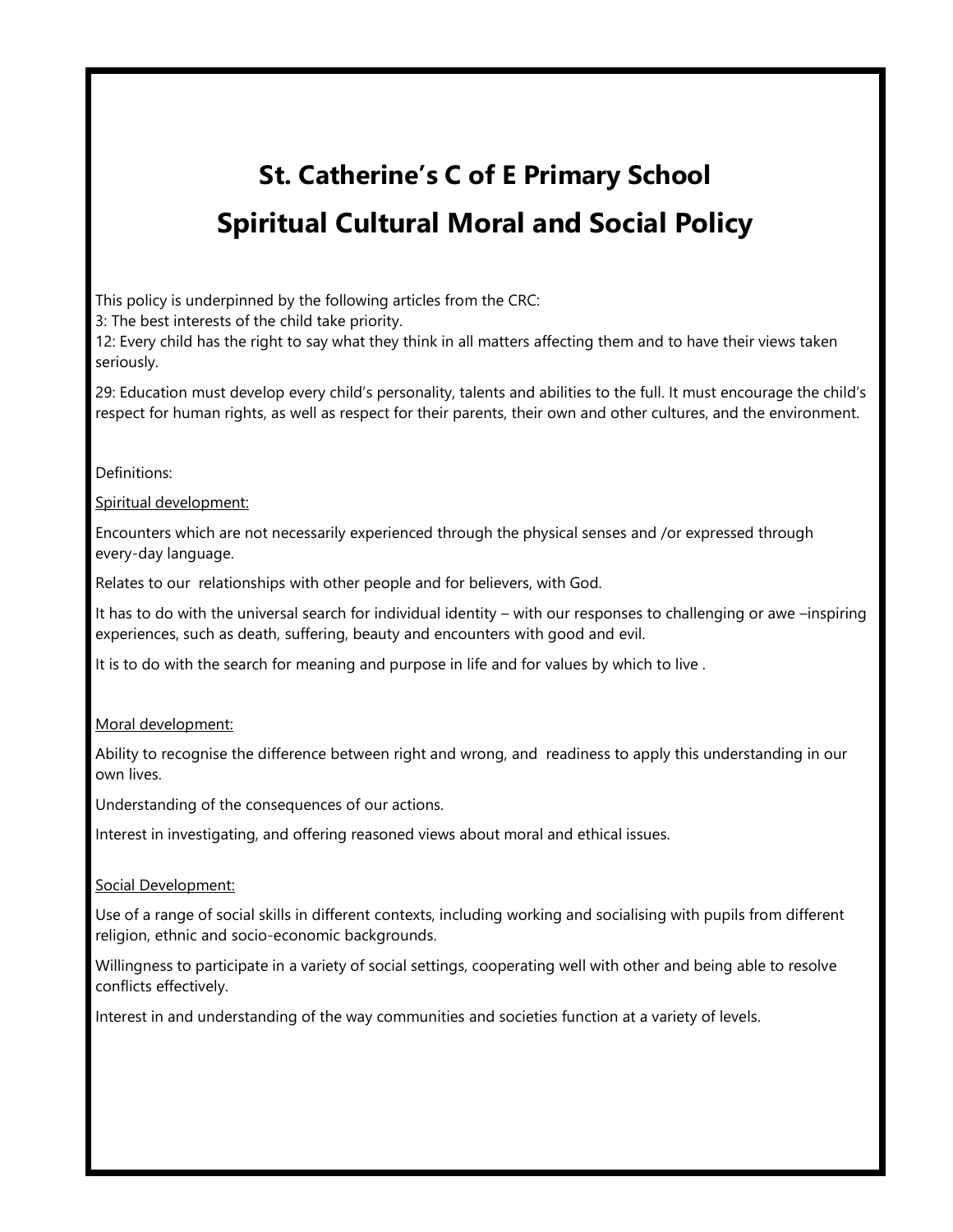# Cultural

Understanding and appreciation of the wide range of cultural influences that have shaped their own heritage.

Willingness to participate in and respond to, for example, artistic, musical, sporting, mathematical, technological, scientific and cultural opportunities.

Interest in exploring, understanding of, and respect for cultural diversity and the extent to which they understand, accept, respect and celebrate diversity, as shown by their attitudes towards different religious, ethnic and socioeconomic groups in the local, national and global communities.

# Aims:

The ethos of the school is such that all people who come into the school, whether staff, pupil, parent or visitor, are valued as individuals in their own right. They should set and be entitled to expect from others, good standards of behaviour, marked by mutual respect. Pupils staff and visitors are expected to respect and adhere to our guiding Christian values. The school will help children to develop an inner discipline, to be able to make up their own minds and take responsibility for what they do. They will grow through making choices and holding to the choices that they have made. They will want to be honest with themselves and with others. The school will develop a climate or ethos within which all pupils can grow and flourish respect others and be respected; accommodating difference and respecting the integrity of others.

# Planning:

When planning lessons, teachers plan opportunities to develop a wide variety of spiritual, moral, social and cultural needs. Much of this will be delivered through RE, PSHE and RSE lessons, but we look for opportunities in all subjects andacross all aspects of school and community life.

# Spiritual development:

Planned opportunities for spiritual development in all subjects can be seen across the school. Children are given opportunities to reflect upon the meaning of spiritual experiences. We use the window, mirror, door images as ways to record responses to activities (windows = ENCOUNTERS Opportunities to learn about ourselves, others, God and the world; mirrors = REFLECTION What have I learnt about myself, others, the world or God; doors = TRANSFORMATION how I respond through action or creativity).

Examples of experiences commonly regarded as spiritual include:

Curiosity and mystery; awe and wonder; connection and belonging; heightened self-awareness; prayer and worship; deep feelings of what is felt to be ultimately important; a sense of security, well- being, worth and purposefulness; experience of being part of something larger than yourself.

These can occur during any part of the school day, e.g. when listening to music, discussing the care needed for animals, exploring the school grounds, exercising empathy, being creative, etc.

# Moral Development:

A morally aware pupil will develop a wide range of skills, these can include the following;

- Distinguish right from wrong, based on knowledge of the moral codes of their own and other's cultures
- Develop an ability to think through the consequences of their own and other's actions.
- Have an ability to make responsibility and resonated judgements
- Ensure a commitment to personal values
- Have a respect for other's needs, interests and feelings, as well as their own
- Develop a desire to explore their own and other's views and an understanding of the need to review and re –assess their values, codes and principles in the light of experience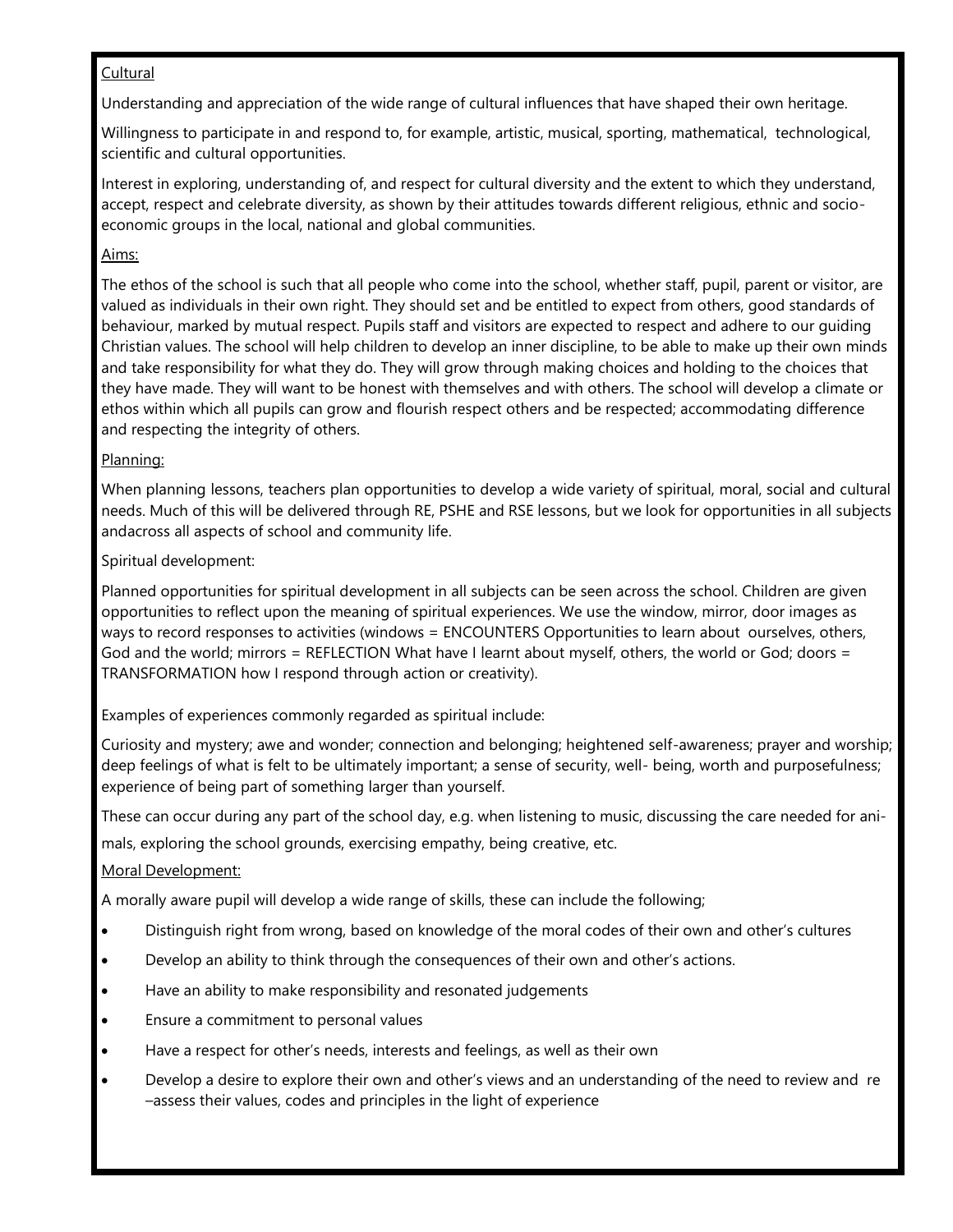Our school develops pupil moral development by:

Providing a clear moral code as a basis for behaviour which is promoted consistently through all aspects of the school.

Respecting their own rights and the rights of others through Christian values and accepted rules and codes of behaviour.

Promoting racial, religious and other forms of equality.

Giving pupils opportunities across the curriculum to explore and develop moral concepts and values-for example, truth, justice, equality of opportunity, right and wrong.

Developing an open and safe learning environment in which pupils can express their views and practice moral decision making.

Rewarding expression of moral insight and good behaviour.

Recognising and respecting the codes and moral of the different cultures represented in the school and wider community.

Encouraging pupils to take responsibility for their own actions, for example, respect for property, care of the environment, and developing codes of behaviour, providing models of moral virtue through all curriculum areas, as well as assemblies; reinforcing the schools values through images and posters classroom displays etc.

Through discussion children create their own class and school rules, which are inspired and supported by our values as a church of England school. We teach the children to be aware of their own actions, take responsibility for their own bodies and encourage independence. As a Christian school we also promote the need for forgiveness and second chances. We will help the children to identify their feelings and think these through so that they are expressed in behaviour that is socially acceptable. This is done explicitly through collective worship, circle time, PSHE, RSE but also implicitly through all aspects of the school curriculum and community.

We are interested in the development of the whole child, and will endeavour to raise their self-esteem through such things as: praise, stickers, Values in Action award, Good Learner of the week, house points and diamond awards; being monitors and undertaking jobs within the school; being involved in active pupil voice and providing opportunities for children to develop all abilities to their maximum potential. Social development:

At our schools, we recognise that pupils who are becoming socially aware are likely to be developing the ability to:

- Adjust to a range of social context by appropriate and sensitive behaviour
- Relate well to other people's social skills and personal qualities
- Work successfully as a member of a group or team
- Share views and opinions with others
- Resolve conflicts maturely and appropriately
- Reflect on their own contribution to society
- Show respect for people, living things, property and the environment
- Exercise responsibility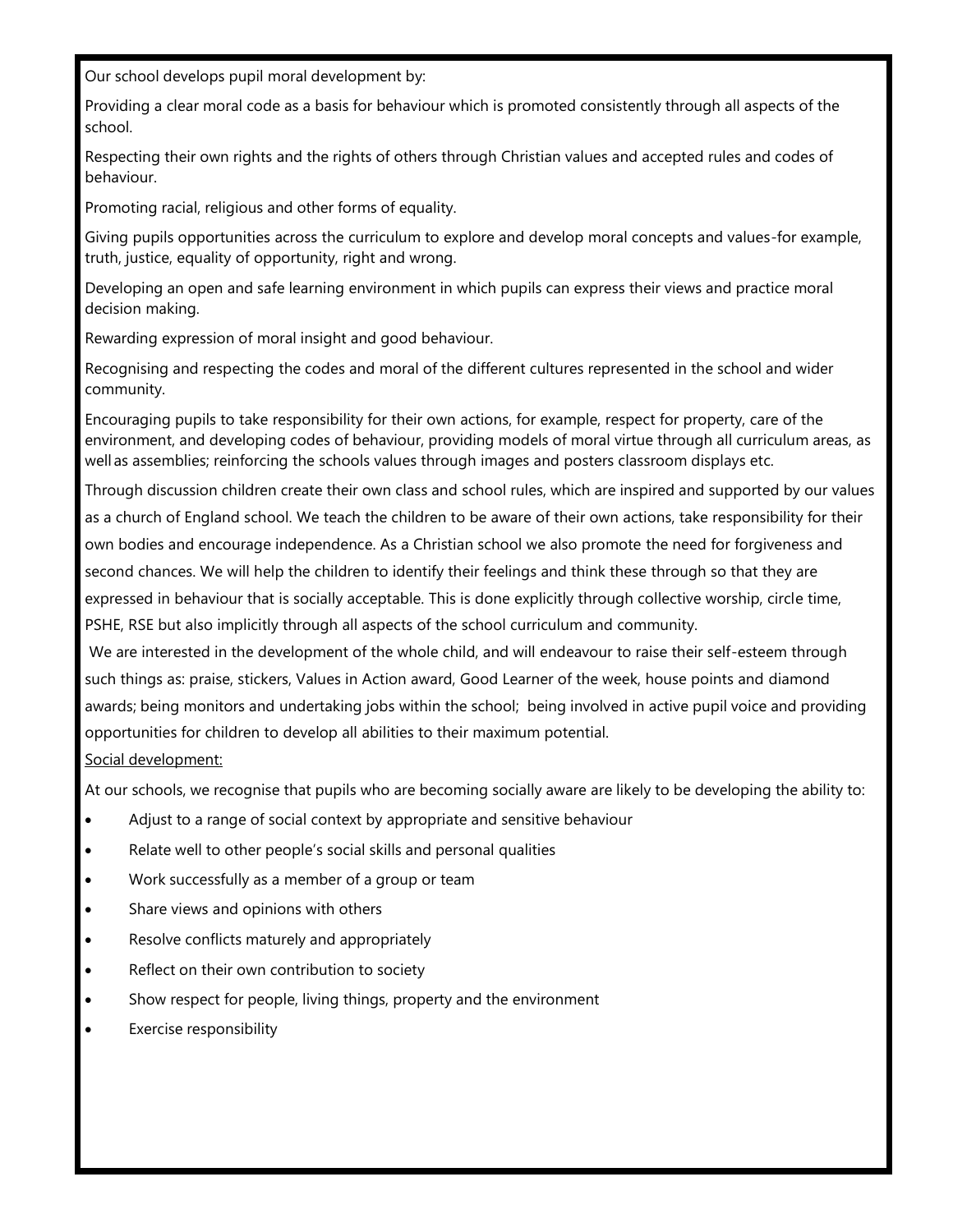- Understand how societies function and are organised in structures such as the family and school
- Understand the notion of interdependence in an increasingly complex society

We also develop pupil social development through:

- Identifying key values and principles on which school and community life is based
- Fostering a sense of community with common inclusive values
- Promoting racial, religious and other forms of equality
- Encouraging pupils to work co-operatively
- Encouraging pupils to recognise and respect social differences and similarities
- Providing positive experiences to reinforce our values as a school community- for example, through assemblies, team building activities, residential experiences and school productions
- Helping children develop personal qualities which are valued in a civilised society, for example, thoughtfulness, honesty, respect for difference, moral principles, interdependence, independence, self-respect and an awareness of other's needs
- Providing opportunities for engaging in the democratic process and participating in community life
- Providing opportunities for children to exercise leadership and responsibility
- Providing positive and effective links with the world of work and the wider community
- Monitoring in simple and pragmatic ways, the success of what is provided

#### Cultural development:

Children should be made aware of the diversity of other cultures both within modern Britain and throughout the world. This can be done through Music, Geography, Art, and many other curriculum areas. Pupils who are becoming culturally aware are likely to be developing some or all of the following characteristics:

- An ability to reflect on important questions of meaning and identity
- An understanding of cultural diversity
- An understanding of British culture and values has been shaped
- An understanding of cultures can change over time
- A regard for achievement in different cultures
- An awareness of how their life has been/ can be enriched through cultural experiences

#### Our school develops pupils' cultural development by:

- Extending pupils' knowledge and use of cultural imagery and language
- Encouraging them to think about special events in life and how they are celebrated
- Recognising and nurturing particular gifts and talents; providing opportunities for pupils to participate in literature, drama, music, art, crafts and other cultural events and encouraging pupils to reflect on their significance
- Emphasising cultural achievements through displays, posters, exhibitions etc. As well as developing partnerships with outside agencies and individuals to extend pupils' cultural awareness.